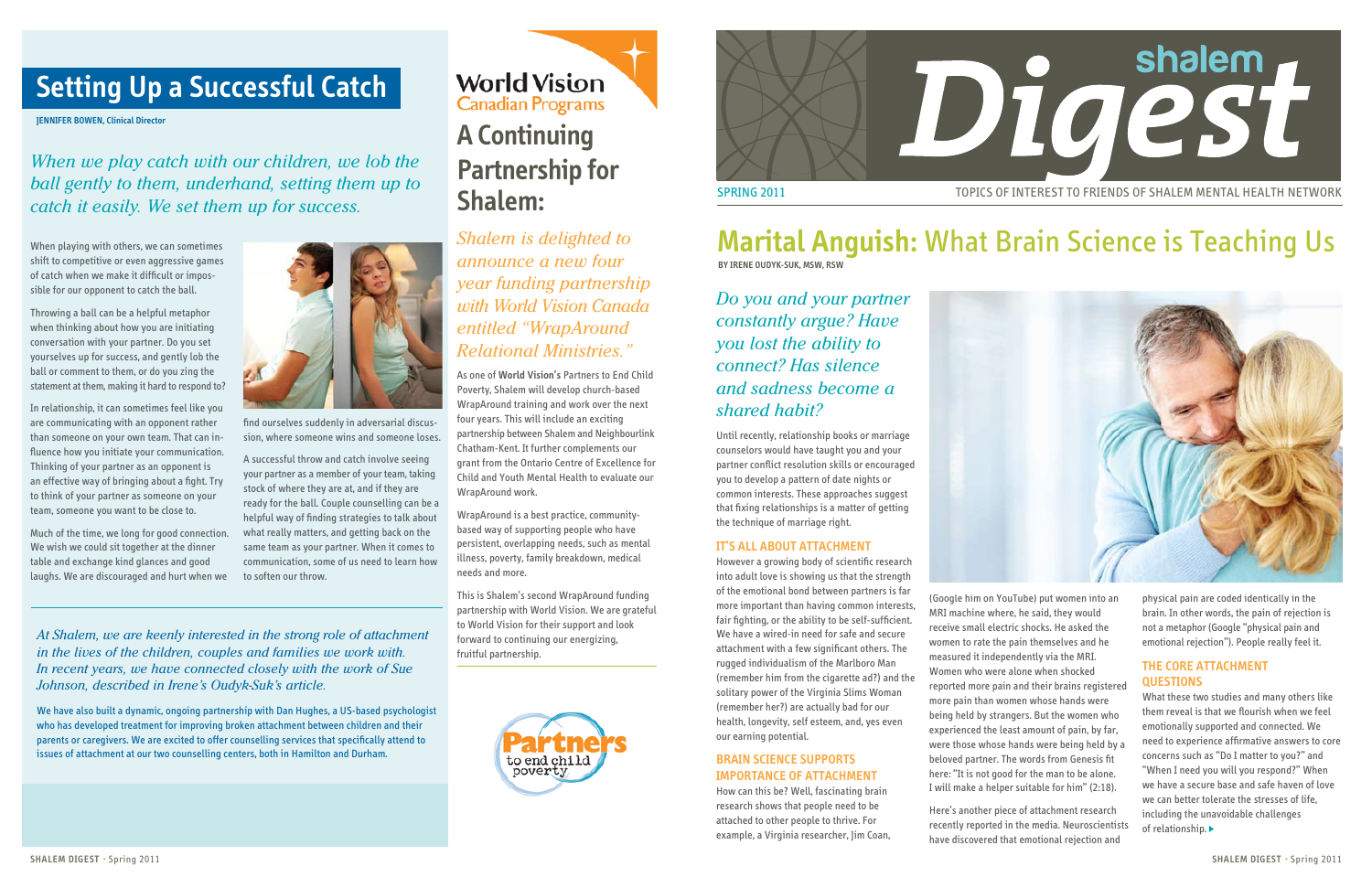consider that recurring fights are really not about finances or sex or parenting or growing apart. Such fights are actually about some form of attachment distress. They are a result of emotional distance. Partner's are really asking, "Can I count on you? Will you rely on me?". Understanding that helps couples be curious about how it is that he or she might, often inadvertently, be causing emotional insecurity in the partner.

### **Our God is the God of attachment**

Hold Me<br>Tight

The Christian faith has long known about the power of attachment. Jesus prayed that we in the church could be made one, just as he and the father are one. Science is helping us understand how adult love relationships, while not the only way for people to get their attachment needs met, is certainly very key. Couples are created, and in Christ are recreated, to be safe havens for each other.

> **Irene Oudyk-Suk, MSW, RSW** is a couples and sex therapist **i** Mississauga and Cobourg. he offers intensive therapy r couples in crisis. Irene is member of Grace Christian Reformed Church in Cobourg. **www.couplesinstep.com**

Safe Haven

**SHARDWARE HAKE** 

Consider a typical couple. Balancing work deadlines and kids' soccer games make him feel rushed and worried that he can't do it all. He needs reassurance. Reassurance is an attachment need. But he doesn't ask for it. Many of us have been taught that our attachment needs are a sign of weakness. Instead he becomes quiet and, to his wife, seems distant and non-interested. She tries to snap him out of it by snapping at him. It is a moment of disconnection. What happens next makes all the difference in the world for this relationship. If he gets defensive or angry, and further retreats into himself, she may well snap all the more, intuitively sensing that somehow she needs to reconnect. This sets up a withdraw/ pursue cycle. However, if one of them can reach out to the other to reconnect so that the other responds, the attachment is repaired and the bond strengthened.

### **When couples lose sight of attachment**

It's when couples don't take the time (or don't know how) to repair moments of disconnection that these moments eventually take on a momentum of their own, becoming a negative cycle like the withdraw/pursue one in the example above.

The problem is that losing connection repeatedly endangers our sense of security and safety. Feelings of rejection and panic set in. If you were in an MRI machine having these feelings, the amygdala, the part of the brain that is highly sensitive to threat, would light

up in a nanosecond. Trouble is, a brain with a highly charged amgydala doesn't take the time to think, it just reacts. And it reacts in only one of two ways: leave the danger far behind by running from it, or tame the danger by fighting it into submission-withdraw or pursue.

The MRI image of a brain with the fighting amagydala (often, but certainly not always, the woman's) looks angry or demanding. The brain with the fleeing amagydala (often the man's) looks dismissive or shut down. These two brain states trigger each other. The dismissive or defensive male seems to suggest to his female partner that her feelings don't really matter. The woman who needs to matter fights to tell her partner that yes, this issue does matter. To him she looks dangerous. Since his need for safety is not being honored in that moment he protects himself by minimizing (running from) her concerns. Both partners end up feeling lonely and isolated and unhappy. And it isn't long before this negative pattern is so entrenched in a couple's life that even little concerns can set off the damaging cycle.

### **Refocus on attachment**

Attachment studies suggest that the pursue/ withdraw cycle is only one of several couples may fall into. But all such cycles are rooted in the fact that emotional safety is a basic survival need for adults. Unfortunately, as the cigarette ads mentioned above suggest, we've been taught to feel ashamed of, and so suppress, our need for emotional connection. That means it's a difficult step for couples to

**MARK VANDER VENNEN, MA, M.ED, R.S.W.** Executive Director

## **What's In A Look?**

What's in a look? A look communicates who you are. And visual communication is becoming more and more

important. We live in an increasingly visual culture –it's estimated that 50% of young people are "visual learners" (years ago that figure was 20%), and some say that up to 90% of communication is non-verbal.

So it's important for us at Shalem to pay careful attention to our "look". We want all of our

> ight Refreshments will be served. Please contact our office for a copy of our Annual Report or for details on becoming a member. They will also be posted on our website.

visual presentation to reflect our core Gospel values, such as hope, relationship, restoration, stewardship, wholeness, and attention to the vulnerable. Jesus' accompaniment of all of us is our guiding theme at Shalem.

To that end, with this Digest, we are launching a new "look" for Shalem. It is not a brand new look but a reinterpretation, a strengthening of what we've had. The image of the hand and the bird is contained within a circle, implying wholeness. The logo highlights our two emphases–"accompaniment" and "flourishing" or "taking flight", while at the same time the image reverberates with the presence of God's Spirit infusing it all. The soft blue colour with a green gradient reflects caring, while the darker blue communicates strength and stability. And the interplay of colours between the image and the text creates a harmonious relationship between them.

### **Restoring Hope**

As part of the redesigned visual presentation, we have shortened our "by-line" to the phrase "Restoring Hope". Our goal is that biblical hope is the foundation of everything we do. Shalem Board member Michael Maher has begun taking us on a journey into a deeper articulation of Biblical hope and what it means for us at Shalem and the people we are privileged to work with. He has noted that

biblical hope always comes in the context of "lament", of suffering, of a sense of desperation at the seeming abandonment of God. About one-third of the Psalms are Psalms of Lament. But in the depths of lament a mysterious turn often happens, where, with the exhilarating presence of God, mourning is turned to dancing, despair is transformed into life-giving hope. At Shalem we seek to become present at this mysterious turn, to not stand in its way, to accompany people (including ourselves) from lament to wholeness, from despair to taking flight.

# shalem

Look for an ongoing articulation of these themes throughout the coming year, along with the production of new brochures, promotional material, and a revamped website built from the ground up. We are blessed to have been able to engage Riordon

Design, a Christian design group based in Oakville, Ontario, to support our visual redesign work.

### **Exciting Times**

These are exciting times at Shalem. Our Board and Staff are engaged in a new Strategic Plan visioning process (our current three-year plan expires at the end of 2011). Our long-term future, including ministry services and the key elements of a sustainable business plan for Shalem, are now coming into clear focus. For more on that theme, please do plan to come to our next Annual Meeting on June 6 (see the announcement to the right of this article). Through all of this, we need your partnership. As members, supporters and partners, you are the supporting hand underneath us helping us to take flight. It is not an exaggeration to say that we experience your presence in our work every day.

Thank you for all that you do for Shalem– your prayers, your financial support, your promotion, your volunteering. But thank you especially for all that you do in support of people who struggle with emotional distress or mental illness, in the name of Jesus, who

Maria

brings peace.

Yours in Christ,

{ **DIRECTOR'S CORNER** }

Canadian **Dr. Sue Johnson** has written a very accessible book for couples about the attachment approach to adult love relationships called **"Hold Me Tight: Seven Conversations for a Life Time of Love."** *You can read an excerpt at www.holdmetight.net*

### **Dr. Archibald Hart** & **Dr. Sharon Hart Morris** are

Christian authors who have written about marriage from an attachment perspective. Their book is **"Safe Haven Marriage: Building a Relationship You Want to Come Home To."**

*Recommended Resources*

Shalem Digest is a publication of Shalem Mental Health Network, a non-profit, charitable organization. RN 130566011 RR00011

SHALEM MENTAL HEALTH NETWORK

1 Young Street, Suite 512, Hamilton, ON L8N 1T8 Durham Clinic: 3165 Lambs Road, Bowmanville, ON L1C 3K5

> TEL 905.528.0353 TF 866.347.0041 FAX 905.528.3562



### **You are invited to join us for our**

## *Annual General Meeting*

Shalem's Executive Director, Mark Vander Vennen, will be sharing his reflections on:

## *"The Long-Term Promise of Shalem"*

What does Shalem's future look like? What will be its ministry services and how will they be supported for the long haul? Who will its partners be? Come and enjoy this invitation to gaze, with God's blessing, into Shalem's promising future.

*Monday, June 6th, 2011* **7:30 pm –9 pm** At CrossPoint Christian Reformed Church 444 Steeles Avenue West, Brampton, ON

**www.shalemnetwork.org**

Shalem is committed to best practices in mental All services are offered in strictest confidence.